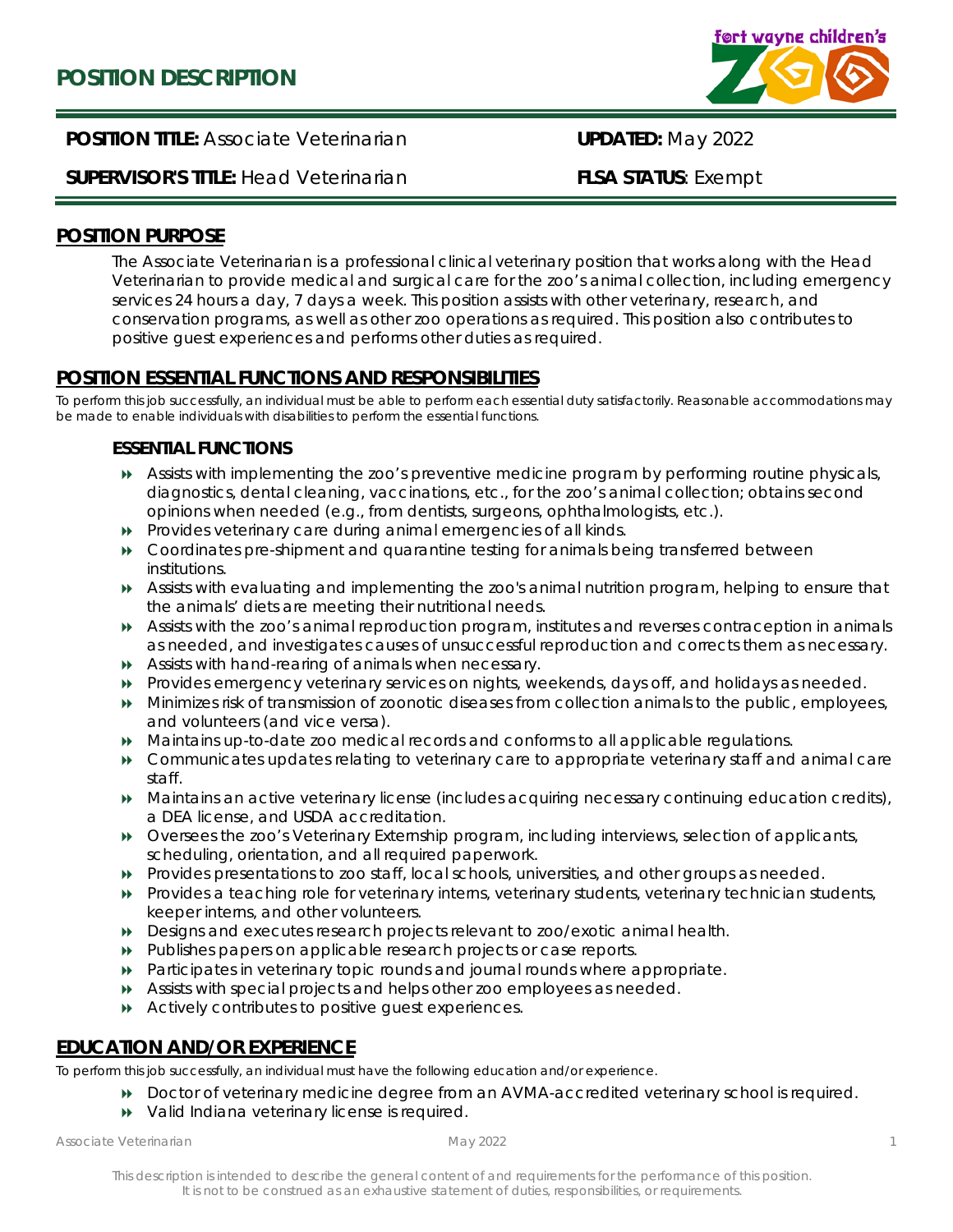- USDA Accreditation to issue health certificates and perform certain regulatory testing procedures is required.
- $\rightarrow$  Valid driver's license is required.
- One year of clinical zoological veterinary experience or completion of a veterinary internship is preferred.

## **KNOWLEDGE, SKILLS, AND ABILITIES**

The requirements listed below are representative of the knowledge, skills, and/or abilities required to perform each essential duty satisfactorily. Reasonable accommodations may be made to enable individuals with disabilities to perform the essential functions.

- Advanced knowledge of animal care and handling.
- Knowledge of principles, practices, and procedures of veterinary medicine at a zoological institution.
- Ability to endure high-stress situations such as examining, restraining, or treating animals.
- Demonstrated knowledge of zoo policies, standards, operations, cleaning, and maintenance techniques.
- Ability to troubleshoot, analyze situations, and make sound business decisions.
- Ability to make independent decisions and manage time effectively.
- Knowledge of Microsoft Office software.
- **EXECUTE:** Knowledge of ZIMS software.
- **>>>** Strong organizational skills.
- Knowledge of general office procedures and practices.
- Knowledge of correct grammatical usage, punctuation, etc.
- Ability to effectively and proactively train and supervise employees.
- Ability to make independent decisions and delegate responsibility and duties.
- Ability to work a highly flexible schedule; weekend, evening, holiday, and irregular hours will be required.
- Ability to handle confidential information.
- Ability to understand and follow all safety regulations.
- Ability to handle multiple tasks simultaneously.
- Ability to arrive to work on time and maintain a positive attendance record.
- Ability to serve in every respect and at all times as a goodwill ambassador for the Fort Wayne Zoological Society and the Fort Wayne Children's Zoo in contacts with zoo visitors and the general public.
- Ability to deal tactfully and politely with guest questions and misbehavior.
- Excellent communication skills to establish and maintain effective working relationships with staff, volunteers, partners, and/or the public.

#### **PHYSICAL DEMANDS**

The physical demands described here are representative of those that must be met by an employee to successfully perform the essential functions of this job. Reasonable accommodations may be made to enable individuals with disabilities to perform the essential functions.

- Ability to operate office equipment, including computers, copiers, fax machines, and phones.
- Ability to professionally and appropriately interact and communicate with others, both in person and through phone, email, and written correspondence.
- Ability to regularly travel to assigned areas several times per day and efficiently enter all assigned areas.
- Ability to negotiate a confined workspace while working with one or more coworkers.
- Ability to handle and restrain a variety of small animals in a program setting.
- Ability to properly lift and carry items up to 50 pounds.
- Ability to stand and sit for periods of time and to move intermittently throughout the workday.
- Good speaking and listening skills.
- Ability to perform focused work with close attention to detail.
- Ability to work both indoors and outdoors, with exposure to extreme temperatures and inclement weather conditions; the environment may include wet, icy, or muddy conditions.
- This position may include exposure to hazardous materials, fumes/odors, dirt, and dust.
- This position may include exposure to potentially dangerous animals.